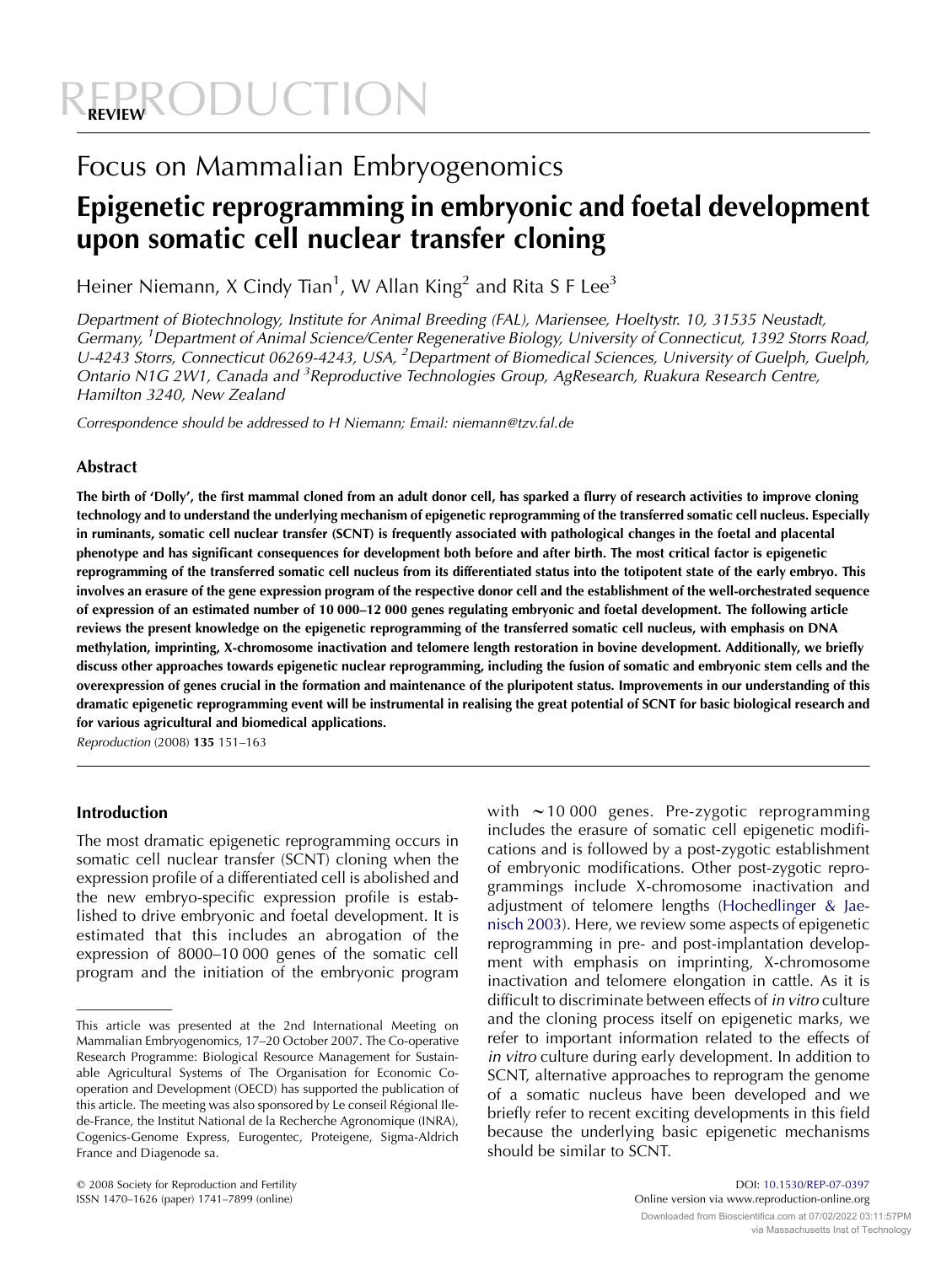#### Epigenetic reprogramming in early development

Normal development depends on a precise sequence of changes in the configuration of the chromatin, which are primarily related to the acetylation and methylation status of histones and the methylation of genomic DNA. These epigenetic modifications control the precise tissue-specific expression of genes. It is estimated that the mammalian genome with its  $\sim$  25 000 genes contains at least 30 000– 40 000 CpG islands, i.e. areas of between 200 and 2000 nucleotides where the C+G content is  $>50\%$  and the observed:expected numbers of CpG dinucleotides is  $>$  0.6. These CpG islands are predominantly found in the promoters of housekeeping genes, but are also observed in tissue-specific genes [\(Antequera 2003\)](#page-9-0). The correct pattern of cytosine methylation in CpG dinucleotides is required for normal mammalian development (Li [et al](#page-11-0). [1993,](#page-11-0) [Li 2002\)](#page-11-0). DNA methylation is also thought to play a crucial role in suppressing the activities of parasitic promoters and is thus part of the gene silencing system in eukaryotic cells [\(Jones 1999](#page-10-0)). Previously, methylation was thought to be associated with silencing of a given gene, but an increasing number of genes is now found to be activated by methylation marks, specifically tumour suppressor genes and differentiation-associated genes ([Bestor & Tycko 1996,](#page-9-0) [Jones 1999,](#page-10-0) [Li 2002](#page-11-0)). Epigenetic regulation is critical to achieve the biological complexity of multicellular organisms and the complexity of epigenetic regulation increases with genomic size ([Mager & Bartholomei 2005\)](#page-11-0).

During early mammalian development, reprogramming of genomic DNA modifications is observed shortly before and after the formation of the zygote. The paternal DNA is actively and rapidly demethylated after fertilisation, whilst the maternal DNA undergoes passive demethylation, as shown in bovine, murine, porcine, rat and human zygotes (Mayer et al[. 2000](#page-11-0), [Oswald](#page-11-0) et al. [2000,](#page-11-0) Dean et al[. 2001,](#page-10-0) [Santos](#page-11-0) et al. 2002, [Beaujean](#page-9-0) et al. [2004,](#page-9-0) Xu et al[. 2005\)](#page-12-0). The embryonic DNA is increasingly remethylated between the two-cell and the blastocyst stages (Dean et al[. 2001](#page-10-0)) in waves, which correlate with the species-specific onset of transcription from the embryonic genome ([Telford](#page-12-0) et al. 1990, Reik [et al](#page-11-0). [2001\)](#page-11-0). These mechanisms ensure that critical steps during early development, such as the timing offirst cell division, compaction, blastocyst formation, expansion and hatching are regulated by a well-orchestrated expression of genes. The application of assisted reproductive technologies, such as *in vitro* fertilisation and culture, is frequently associated with aberrant mRNA expression patterns in the resulting embryos, greater epigenetic disturbances and a higher risk of aberrant phenotypes [\(DeRycke](#page-10-0) *et al.* 2002, [Niemann](#page-11-0) et al. 2002, [Powell 2003](#page-11-0)).

DNA methylation critically depends on the activity of a class of enzymes, the DNA-methyltransferases (Dnmts). DNA-methytransferase 1 (Dnmt1) is a maintenance enzyme that is responsible for copying the methylation pattern of CpG dinucleotides to the newly synthesised strand in hemi-methylated DNA after replication ([Bestor 1992](#page-9-0)). The oocyte-specific isoform, Dnmt1o, maintains maternal imprints. Dmnt3a and Dmnt3b catalyse de novo methylation and are thus critical for establishing DNA methylation during development ([Hsieh 1999](#page-10-0), Okano et al[. 1999\)](#page-11-0). Dmnt3L co-localises with Dnmt3a and -b and presumably is involved in establishing specific methylation imprints in the female germline ([Bourc'his](#page-10-0) et al. 2001b).

#### Overview on epigenetic reprogramming approaches

A long-held dogma in developmental biology is that mammalian somatic cell differentiation is irreversible as illustrated in the landscape model of cell differentiation [\(Waddington 1940,](#page-12-0) [Keeton & Gould 1984\)](#page-10-0). The process of differentiation is depicted as a ball rolling down a hill with many valleys. When the ball is on top of the hill, it can roll down through any valley below, representing a totipotent cell that can differentiate into any tissue of the body. However, when the ball reaches the bottom of the hill, it cannot move to another valley or back to the top of the hill, illustrating that once a cell is terminally differentiated, it can no longer transdifferentiate into another cell type or become totipotent again (Fig. 1). The successful cloning of mammals using differentiated somatic cells by SCNT, however, challenged this dogma [\(Wilmut](#page-12-0) et al. 1997) and provided first convincing evidence for the enormous plasticity of the mammalian epigenome. The process of returning a differentiated somatic nucleus to a totipotent state is termed nuclear reprogramming. Over the past decade, alternative reprogramming approaches have been developed,



Figure 1 The landscape model of mammalian differentiation (modified from [Keeton & Gould 1984\)](#page-10-0).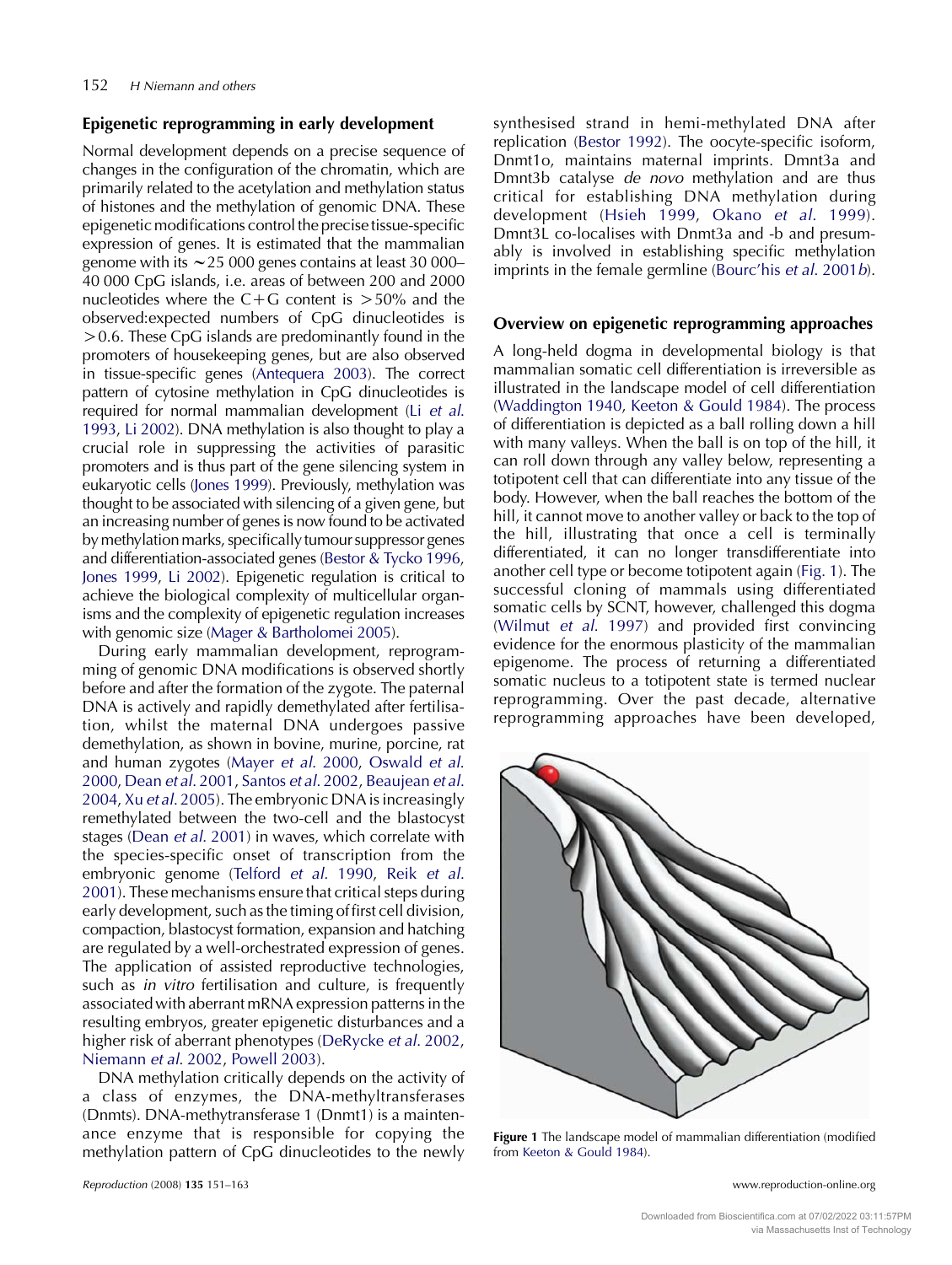mainly with the goal to make the entire process less error prone and to avoid the use of oocytes.

#### Cell-fusion or cell extract-based reprogramming

Various attempts have been made to directly de-differentiate somatic cells by fusing them with pluripotent stem cells or by the use of extracts from these cells. While these approaches can de-differentiate somatic cells to a certain degree and are good research models for proof-of-concept, each of them has intrinsic problems that are hard to overcome. Extracts from embryonic stem cells (ESC), pluripotent cancerous cells ([Taranger](#page-12-0) et al. 2005) or differentiated somatic cells like cardiomyocytes ([Gaustad](#page-10-0) et al. 2004), have been found to reprogram, to some extent, terminally differentiated cells. However, ESC themselves or other cell types are needed first to generate ESC or the desired cell types. Additionally, the number of cells needed for extract preparation is several magnitudes greater than the number of cells that can be reprogrammed. It would be difficult, if at all possible, to obtain such enormous number of cells from human sources for reprogramming purposes. Cancerous cells may be relatively easier to obtain but it is unlikely that they will be approved for human clinical use for fear of reprogramming cells to a cancerous state. For the cell fusion approach, both mouse (Tada et al[. 1994](#page-11-0)) and human ([Cowan](#page-10-0) et al. 2005) somatic cells have been fused with ESC of the respective species. However, extensive genetic modification of the somatic cells is necessary for the incorporation of markers to select cells that fused correctly, and the complete removal of the ESC chromosomes from the fused cells is no small task.

#### The use of Xenopus egg extract for reprogramming

Xenopus laevis eggs are 1–1.3 mm in diameter, and are a thousand times larger than mammalian oocytes. They are easily collected in large quantities; as many as 300– 1000 eggs are spawned upon hormonal stimulation. Somatic cells injected into the nuclei of Xenopus eggs have been induced to express OCT4 (Byrne et al[. 2003](#page-10-0)) and BRG1 was shown to be essential in this process (Hansis et al[. 2004\)](#page-10-0). These observations demonstrated that the reprogramming factors in the nuclei of Xenopus eggs are capable of de-differentiating mammalian somatic cells. Because Xenopus eggs are ovulated at the metaphase II stage of meiosis (MII), the nuclear contents are released into the cytoplasm, and methods of preparation for these nuclear components are well established. The use of Xenopus egg cytoplasm extracts to reprogram somatic cells has not been researched extensively although some progress has been made ([Alberio](#page-9-0) et al. 2005, [Miyamoto](#page-11-0) et al. 2007).

#### Transfection of pluripotent factors into somatic cells

Recently, a revolutionary breakthrough in the direct nuclear reprogramming of mouse somatic cells has been reported [\(Takahashi & Yamanaka 2006,](#page-12-0) Okita et al[. 2007](#page-11-0), [Wernig](#page-12-0) et al. 2007). Cells transfected with Oct4, Sox2, c-Myc and Klf4, carried in lentiviral vectors, were turned into a totipotent state and are indistinguishable from ESC generated from fertilised embryos with regard to differentiation potential and morphology. ESC derived from the somatic cells were even able to populate the germ line upon injection into blastocysts and after transfer into recipient mice, clearly indicating complete reprogramming ([Maherali](#page-11-0) et al. 2007, Okita et al[. 2007,](#page-11-0) [Wernig](#page-12-0) et al. [2007](#page-12-0)). The same genes have already been found to be effective in reprogramming human fibroblasts and other human somatic cells into cells with true pluripotent properties [\(Takahashi](#page-12-0) et al. 2007). While these findings are extremely exciting, the introduction of  $c$ -Myc can potentially induce cancer formation. Further refinement of this technology is necessary to avoid the use of retroviral vectors and potentially carcinogenic molecules.

#### Epigenetic reprogramming by SCNT

During somatic cloning, a differentiated somatic cell is fused with an enucleated oocyte to generate a reconstructed embryo. Common somatic cloning protocols involve the following major technical steps: (1) enucleation of the recipient oocyte, (2) preparation and subzonal transfer of the donor cells, (3) fusion of the two components, (4) activation of the reconstructed complex, (5) temporary culture of the reconstructed embryo and finally (6) transfer to a foster mother or storage in liquid nitrogen. Because the resulting embryos contain totipotent cells, SCNT thus indirectly converts the differentiated somatic cell into a totipotent state.

Typically, the success rate (live births) of mammalian somatic nuclear transfer is low and usually only  $\langle 2\% \rangle$  of embryos transferred result in live births. Cattle seem to be an exception to this rule as levels of 15–20% can be reached [\(Kues & Niemann 2004](#page-10-0)). Pre- and post-natal development is often compromised and a variable proportion of the offspring show aberrant developmental patterns and increased pre- and perinatal mortality. These abnormalities include a wide range of symptoms, such as extended gestation length, oversized offspring, aberrant placental development, cardiovasculatory and respiratory problems, immunological deficiencies, problems with tendons, adult obesity, kidney and hepatic malfunctions, behavioural changes, and a higher susceptibility to neonatal diseases. These are all commonly described as the 'large offspring syndrome' (LOS; Renard et al[. 1999,](#page-11-0) [Tamashiro](#page-12-0) et al. 2000, [Ogonuki](#page-11-0) et al. 2002, [Perry & Wakayama 2002,](#page-11-0) [Rhind](#page-11-0) et al[. 2003](#page-11-0)). These pathologies have most often reported in SCNT cloning of cattle, sheep and mice.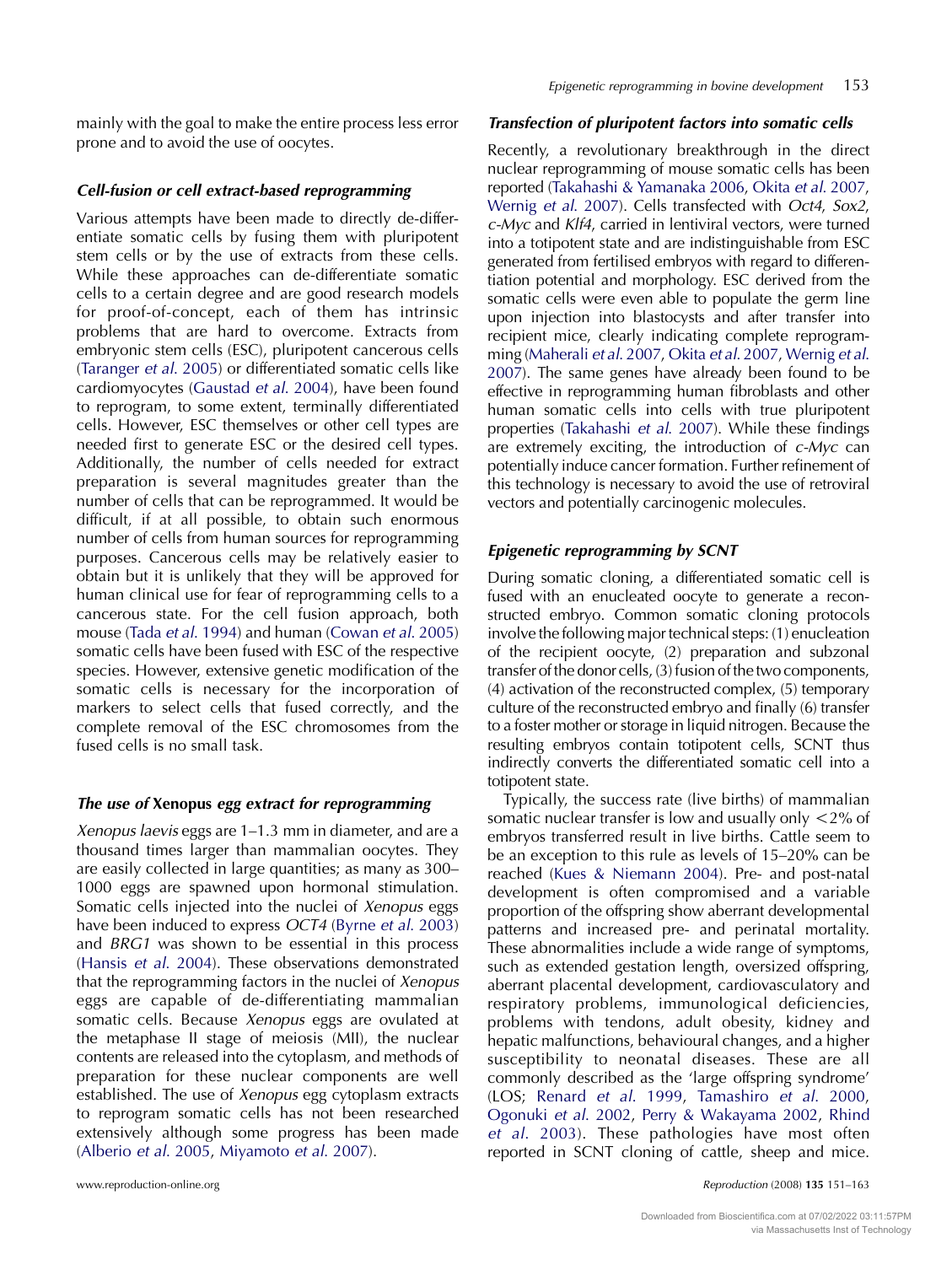The occurrence is stochastic and has not been correlated with the aberrant expression of particular genes or specific pathophysiology.

Despite these limitations and the development of new transfection methods (transfection of pluripotent factors into somatic cells), reprogramming by SCNT remains a very attractive approach for the generation of ESC. A key question is whether ESC generated by SCNT are normal because reproductive cloning by SCNT has been associated with low birth rates and high incidence of developmental abnormalities. This question is partially answered by several lines of existing evidence accumulated in different species. First, the development rate of bovine SCNT embryos to the blastocyst stage is similar to that of in vitro fertilised bovine embryos and the global gene expression profile of bovine SCNTembryos is similar to that of embryos produced in vivo, suggesting that by the blastocyst stage, the SCNT embryos have undergone a relatively complete and correct nuclear reprogramming at the molecular level (Smith et al[. 2005\)](#page-11-0). Secondly, ESC derived from SCNT mouse embryos show indistinguishable expression profiles from ESC derived from embryos produced by natural fertilisation [\(Brambrink](#page-10-0) et al. 2006, [Wakayama](#page-12-0) et al. 2006). Thirdly, ESC lines can be derived from SCNT mouse and bovine embryos with a high efficiency, suggesting that NT embryos are reprogrammed and contain totipotent cells. Taken together, these studies indicate that the cytoplasm of oocytes is capable of completely reprogramming somatic cells to true stable totipotency.

## Aberrant DNA methylation in cloned bovine embryos and foetuses

Global and gene-specific changes in DNA methylation have been demonstrated in bovine embryos derived from in vitro fertilisation or SCNT (Dean et al[. 2001,](#page-10-0) [Kang](#page-10-0) et al[. 2001](#page-10-0)). Studies comparing the changes in DNA methylation patterns in cell nuclei using antibodies to methylcytosine showed that the pattern of nuclear staining was different in the cells of normal embryos when compared with SCNT embryos ([Bourc'his](#page-9-0) et al. [2001](#page-9-0)a, Dean et al[. 2001\)](#page-10-0). The staining pattern in the SCNT embryos better resembled that of the somatic donor cells used for cloning, leading to the conclusion that nuclear reprogramming was incomplete and the epigenetic modifications of differentiated donor cells could not be erased and returned to the totipotent state of early zygotic cells [\(Bourc'his](#page-9-0) et al. 2001a, [Dean](#page-10-0) et al. [2001\)](#page-10-0). Although most of these SCNT embryos do not result in live offspring, a high percentage do establish pregnancies, form foetuses and develop placentas, which the original somatic donor cell could never do. Thus, the DNA of the donor nuclei must have been reprogrammed to a large extent. Those regions that are heavily methylated in the somatic donor cells may be

regions of DNA that do not encode genes and hence, need not be demethylated for the nuclear DNA to drive embryonic development. Gene expression profiling of the donor cells and SCNT blastocysts generated from these cells show that significant reprogramming had occurred (Smith et al[. 2005\)](#page-11-0), as the difference in appearance between the cells and the embryos should suggest. One study examining the change in methylation status of the galanin gene, showed that the CpG sites that were methylated in the donor cell DNA were demethylated after nuclear transfer and underwent re-methylation at exactly the same positions in a manner that recapitulated the events in normal bovine IVF development (Kang et al[. 2003](#page-10-0)). Studies of the methylation in promoters of specific genes, such as the epidermal cytokeratin gene, the differentially methylated region (DMR) of X-chromosome inactivespecific transcript (*XIST*) and in the satellite I repeat DNA revealed no difference in methylation between SCNT and control tissues for the DMR of XIST, despite apparent loss of imprinting in the chorion from some bovine SCNT samples [\(Dindot](#page-10-0) et al. 2004). The methylation levels of cytokeratin promoter and the satellite I DNA were not different between SCNT and the control livers, but a small difference was detected in the chorion, suggesting that there may be a tendency for dysregulation of methylation in the chorion. Alterations in methylation levels, either global or at specific sequences, have been observed in abnormal or dead bovine SCNT foetuses or calves, compared with either normal controls or apparently normal clones. Some studies reported hypermethylation [\(Hiendleder](#page-10-0) et al. 2004) and others, hypomethylation (Cezar et al[. 2003](#page-10-0)). Such conflicting data emphasise the importance of comparing the same DNA sites in equivalent tissues and developmental stages between studies and using comparable methodologies. The significance of these observations is unclear as the effect of altered methylation levels on gene expression is generally unknown. It is not possible to conclude if the altered methylation levels caused the abnormalities and developmental failure or if abnormal development has lead subsequently to improper DNA methylation.

It is important to appreciate that DNA methylation patterns are dynamic and not static during development and can change in response to environmental influence. The aberrant methylation patterns or levels seen in those SCNT animals that die in utero or shortly after birth may bear no resemblance with methylation levels and patterns seen earlier in development. Simply, we do not know if the genome was incorrectly methylated to start with or if a stochastic event perturbed the environment at a critical time in development, altering gene expression and subsequently the DNA methylation status later on. Such alterations may set the embryo or foetus on a developmental path that is incompatible with a live offspring outcome.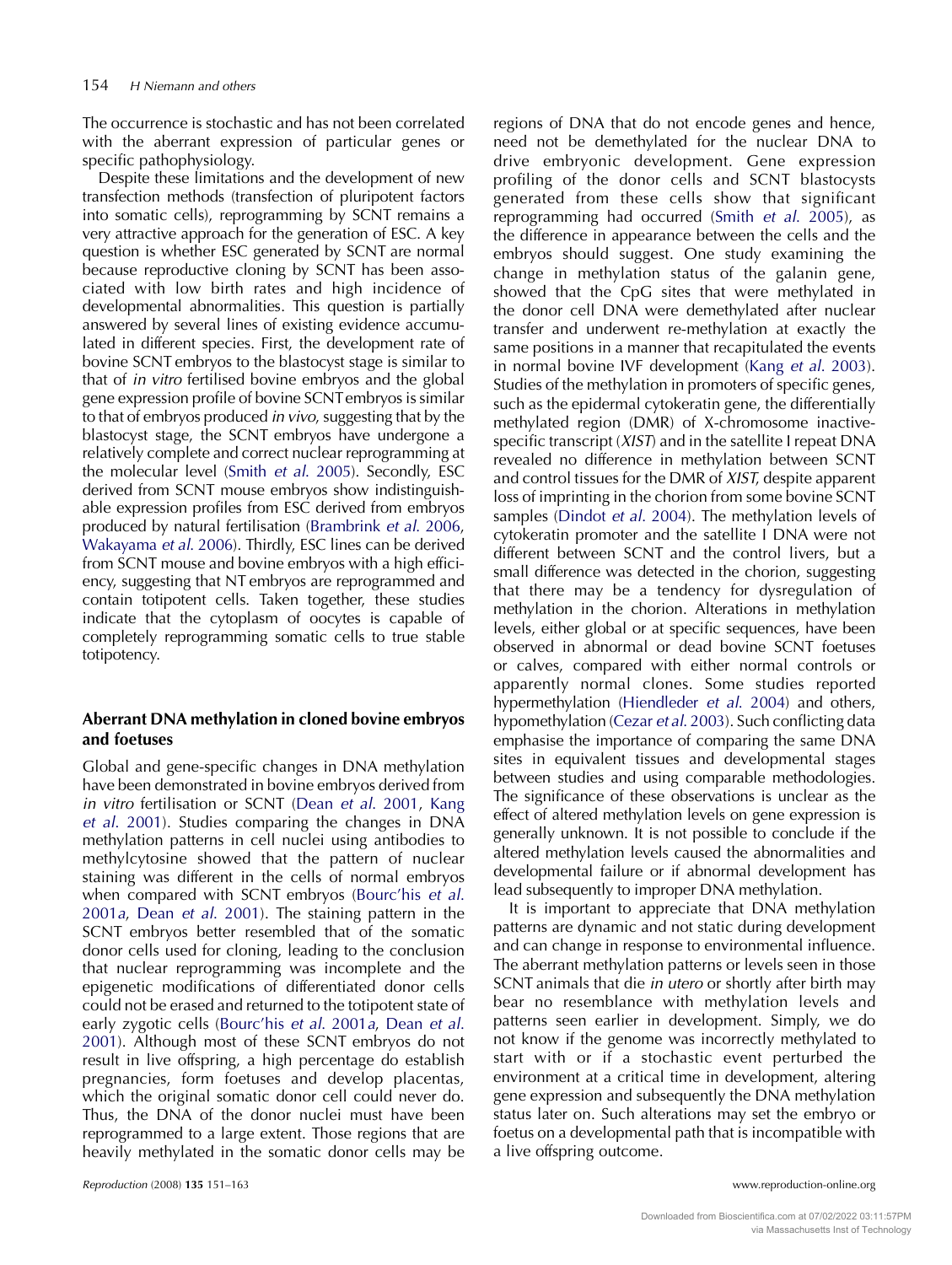We have developed the hypothesis that deviations from the normal pattern of mRNA expression due to epigenetic alterations, which are observed in the early preimplantation embryo, persist throughout foetal development up to birth and that the many effects of this period of culture only become manifest later in development [\(Niemann & Wrenzycki 2000](#page-11-0)). Consistent with this hypothesis, genes aberrantly expressed in blastocysts were also aberrantly expressed in the organs of clones that died shortly after birth (Li et al[. 2005\)](#page-11-0). This is particularly true for Xist and heat shock protein for which aberrant expression patterns had been found in cloned blastocysts ([Wrenzycki](#page-12-0) et al. 2001, [2002](#page-12-0)).

## X-chromosome-linked development and gene expression

#### X-chromosome inactivation in mammals

Mammals have evolved a sex determination mechanism that is chromosome based with the primary sex determinant for females being the presence of two X chromosomes, and the presence of an X and a Y chromosome for males. The X chromosome consists of  $\sim$  160 Mb DNA (3–5% of the genome) that codes for over a thousand genes with a diverse range of functions, while the Y chromosome is comparatively genedepleted, consisting of a variable amount of DNA that codes for less than 100 genes mainly involved in sex determination and fertility. One in particular, sex determining region on the Y chromosome (SRY), is considered to be the initiator of a cascade of events that leads to the development of the testis. The absence of SRY results in a different cascade of gene expression culminating in ovarian development. Restriction of the Y chromosome in males is a strategy for ensuring that key genes for testis induction and function such as SRY are kept separate from females. However, a consequence of this strategy is that genes located on the X chromosome are present in two copies in females and one in males. To overcome the potential unequal expression of genes resulting from unequal copy number of chromosomes, female mammals have developed an epigenetically regulated process of dosage compensation known as X- chromosome inactivation. In general terms, transcription of X-linked genes is restricted to a single, active X chromosome (Xa) and in females inhibited on the other inactive X chromosome (Xi).

The X-inactivation process is initiated early in embryogenesis by transcription of XIST from one of the two X chromosomes that is set to be inactivated (Xi) and subsequent coating of the same X chromosome by the untranslated XIST RNA ([Brockdorff 2002,](#page-10-0) [Heard 2004](#page-10-0), Chang et al[. 2006](#page-10-0)). The choice of which X chromosome becomes inactive appears to be under an imprinted control, where random X-inactivation occurs in the inner cell mass derivatives and preferential inactivation of the

paternal X occurs in the trophoblast derivatives [\(Chang](#page-10-0) et al[. 2006](#page-10-0)). Immediately after XIST RNA coating begins, the Xi undergoes various chromatin modifications such as loss of methylation on H3 lysine 4 (H3-K4), methylation of histone H3 lysine 9 (H3-K9) and methylation on H3 lysine 27 (H3-K27) and these changes lead to transcriptional silencing [\(Peters](#page-11-0) et al. [2002,](#page-11-0) Plath et al[. 2003,](#page-11-0) [Chadwick & Willard 2004](#page-10-0)) and late-replication of the Xi [\(Keohane](#page-10-0) et al. 1999). However, histone modification such as H3-K27 methylation is not sufficient for silencing of the X chromosome (Plath et al[. 2003](#page-11-0)). Hence, the inactive state is synergistically maintained through other chromatin modifications such as hypoacetylation at histone H4, macroH2A recruitment and DNA methylation ([Csankovszki](#page-10-0) et al. 2001). Nonetheless, the functional links between methylated DNA and histones on the X chromosome are extremely stable and are maintained throughout all subsequent cell divisions and life ([Avner](#page-9-0) [& Heard 2001\)](#page-9-0).

#### Effects of in vitro culture on X-chromosome-linked mRNA expression

The chronology of initiation of X-inactivation has been investigated from several perspectives. Mouse, human and cattle embryos express XIST at the two-, four- and eight-cell stages, respectively. The shift from synchronous replication to asynchronous (late) replication of the X chromosomes in female bovine embryos and other species has been shown to occur after the initial expression of XIST [\(De La Fuente](#page-10-0) et al. 1999, [Chang](#page-10-0) et al[. 2006](#page-10-0)). By the morula stage, female bovine embryos exhibited a late replicating X chromosome in a proportion of their cells, which progressively increased as the embryo developed to the hatched blastocyst stage and beyond [\(De La Fuente](#page-10-0) et al. 1999). Determination of the relative expression levels of a small panel of X-linked genes in bovine male and female morulae and blastocysts showed that the process of dosage compensation or equalisation of expression of genes such as PGK, G6PD and HPRT was initiated or completed in the blastocyst stage embryos ([Peippo](#page-11-0) et al. [2002,](#page-11-0) [Wrenzycki](#page-12-0) et al. 2002). Thus, it would appear that X-inactivation is initiated and established as the embryo develops from early cleavage stages through to the blastocyst stage.

There is a growing body of evidence that suggests substantial developmental differences between embryos produced in vivo and those produced and cultured in vitro (IVP; [Niemann & Wrenzycki 2000,](#page-11-0) [Wrenzycki](#page-12-0) et al[. 2005\)](#page-12-0). One of the first observations on IVP embryos was that the rate of development to the blastocyst stage differed between males and females, with males developing more rapidly (Yadav et al[. 1993\)](#page-12-0) with the resulting sex ratios of embryos and offspring skewed in favour of males [\(Bousquet](#page-10-0) et al. 1999). Other studies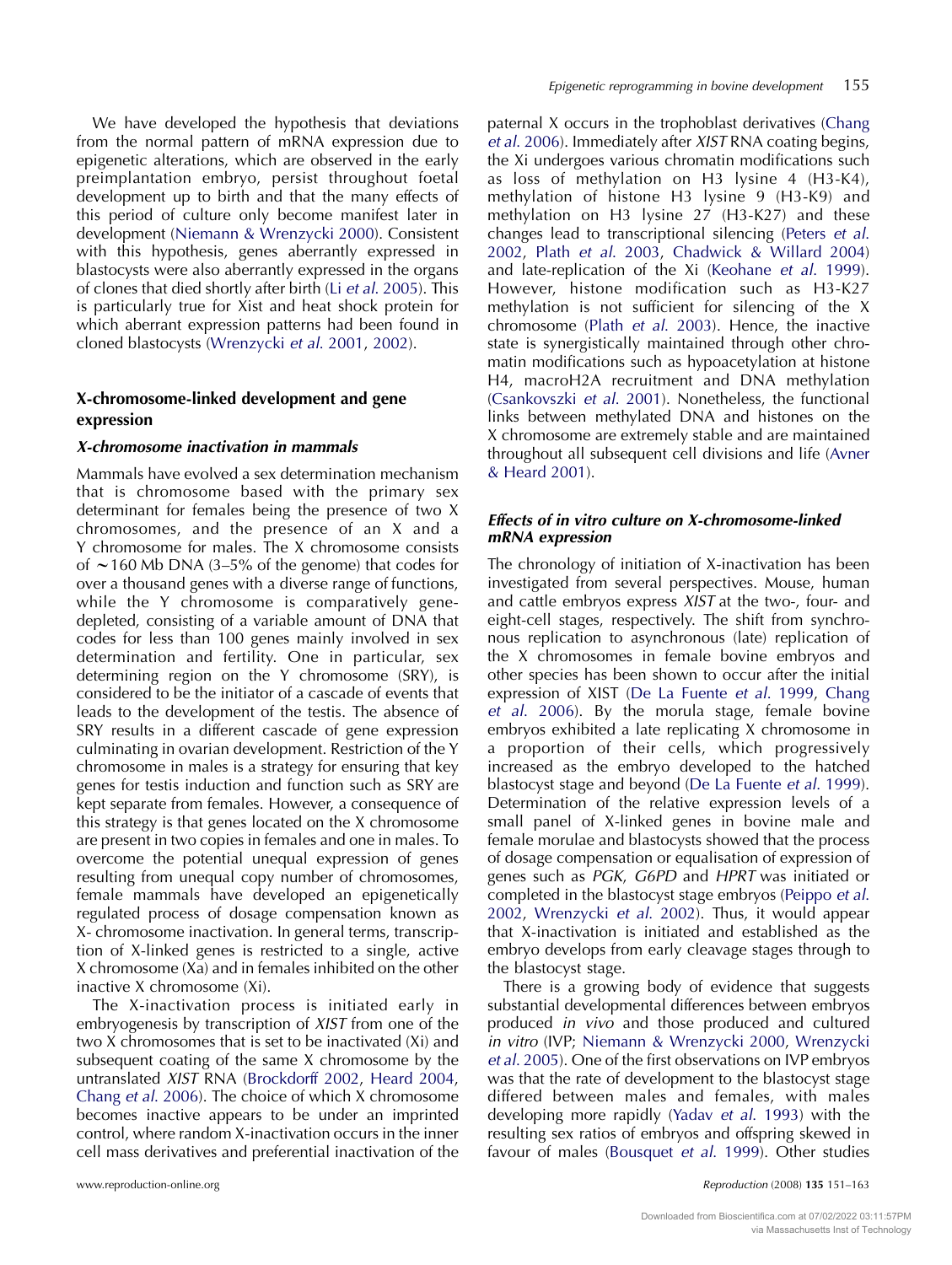showed that the composition of the culture media affects the rate of development and the overall sex ratio of IVP embryos. Medium that is rich in glucose tended to yield a preponderance of male blastocysts on Day 7 after in vitro fertilisation when compared with media deficient in glucose [\(Bredbacka & Bredbacka 1996](#page-10-0)). Culture media supplemented with serum and factors from co-cultured somatic cells tended to have a preponderance of female embryos arrested at the morula stage [\(Gutierrez-Adan](#page-10-0) et al[. 2000](#page-10-0)). It was suggested that there is a greater survival of male embryos in media supplemented with serum and glucose, which were both detrimental to female embryos ([Gutierrez-Adan](#page-10-0) et al. 2001a,b). Furthermore, the exposure of IVP embryos to elevated temperature has been shown to cause a greater loss of female embryos ([Edwards](#page-10-0) et al. 2001).

A possible cause for this developmental dimorphism is that in vitro techniques and/or culture conditions influence the expression genes on the X chromosome and the X-inactivation process. A recent study reported 384 genes that differed in expression levels between bovine embryos produced in vivo and in vitro when examined by microarray analysis [\(Corcoran](#page-10-0) et al. 2006). Overall, about 85% of these differentially expressed genes were downregulated in IVP embryos. Studies conducted on a selected subset of X-linked genes in bovine in vivo and IVP embryos revealed differences in the level of expression [\(Wrenzycki](#page-12-0) et al. 2002, [Nino-Soto](#page-11-0) et al[. 2007\)](#page-11-0). However, it appears that with few exceptions, and in contrast to genes located on autosomes, the mRNA of X-linked genes was upregulated in IVP embryos compared with in vivo controls. When comparisons were made between male and female IVP embryos, the levels of expression of these X-linked genes were generally similar between the two sexes. However, no consistent trend was observed, rather the levels of gene expression varied among culture conditions and individual developmental stages ([Nino-Soto](#page-11-0) et al. 2007). Thus, the cause of the sexual dimorphism in early embryonic development remains unexplained.

### Effects of SCNT on X-chromosome-linked mRNA expression

It has been suggested that the faulty reprogramming and re-establishment of epigenetic regulators of development may explain, in part, the low survival rates of embryos and high abnormality rates among SCNT offspring. One of the epigenetically regulated developmental mechanisms potentially affected by faulty reprogramming is X-inactivation. Indeed, some SCNT embryos and offspring have been shown to exhibit aberrations in the X-chromosome inactivation. Although the inactive X of the donor cells can be successfully reactivated by the recipient cytoplast, there was heterogeneity within SCNT mouse blastocysts for X-inactivation, with cells showing zero, one or two

inactive X chromosome(s) (Nolen et al[. 2005](#page-11-0)). The kinetics of preferential paternal X inactivation differed significantly between normal and cloned mouse embryos, the latter showing an abnormal Xist expression pattern (Bao et al[. 2005](#page-9-0)).

In bovine embryos, Xist RNA, the initiator of X-inactivation, was found in samples taken from pools of male SCNT blastocysts, but not male IVP or in vivo blastocysts [\(Nino-Soto](#page-11-0) et al. 2005). The pattern of X-inactivation in aborted bovine SCNT foetuses and dead newborn calves was found to be altered [\(Xue](#page-12-0) et al[. 2002\)](#page-12-0). Placental samples exhibited random X-inactivation as opposed to the non-random preferential paternal X-inactivation seen in normal controls and healthy SCNT calves. In addition, nine out of ten X-linked genes examined in various organs and tissues of the dead cloned calves were aberrantly expressed. The use of a donor cell line containing an X chromosome which causes preferential inactivation of the normal X chromosome resulted in aberrant inactivation patterns in the organs and tissues of stillborn and dead new-born calves which included random inactivation of the normal and abnormal X, and inactivation of both X chromosomes (King WA, Joudrey EM & Nino-Soto MI; unpublished observations). These combined data provide empirical evidence to suggest that faulty removal of existing epigenetic marks and subsequent reprogramming of the donor nucleus during SCNT leads to abnormal patterns of X-chromosome inactivation that is deleterious for development of female SCNT embryos. To remedy the faulty reprogramming of the X chromosomes after SCNT, DNA demethylating agents such as 5-aza-2'-deoxycytidine and S-adenosyl homocysteine have been used on donor cells to chemically reactivate the Xi prior to nuclear transfer. The treatments partially reactivated the Xi, as evidenced by the re-expression of silenced alleles and earlier chromosome replication (Haaf et al[. 1988](#page-10-0), Sasaki et al[. 1992](#page-11-0), Lee et al[. 2004](#page-11-0)b). Both approaches have resulted in improvement in the rate of development of SCNT to the blastocyst stage [\(Enright](#page-10-0) et al. 2003, [2005,](#page-10-0) Shi et al[. 2003,](#page-11-0) Jeon [et al](#page-10-0). [2006\)](#page-10-0). Recently, healthy calves were born from cloned embryos derived from trichostatin (TSA)-treated donor cells (Tian unpublished observation) demonstrating the compatibility of the chemical treatment with normal full term development.

## Telomere length and somatic cloning

Telomeres are the natural ends of linear chromosomes and play a crucial role in maintaining the integrity of the chromosomal DNA by preventing loss of terminal coding DNA sequences and preventing end-to-end chromosome fusion. Telomeres are composed of repetitive DNA elements and specific DNA proteins, which together form a nucleoprotein complex at the ends of eukaryotic chromosomes [\(Blackburn 2001](#page-9-0)). Although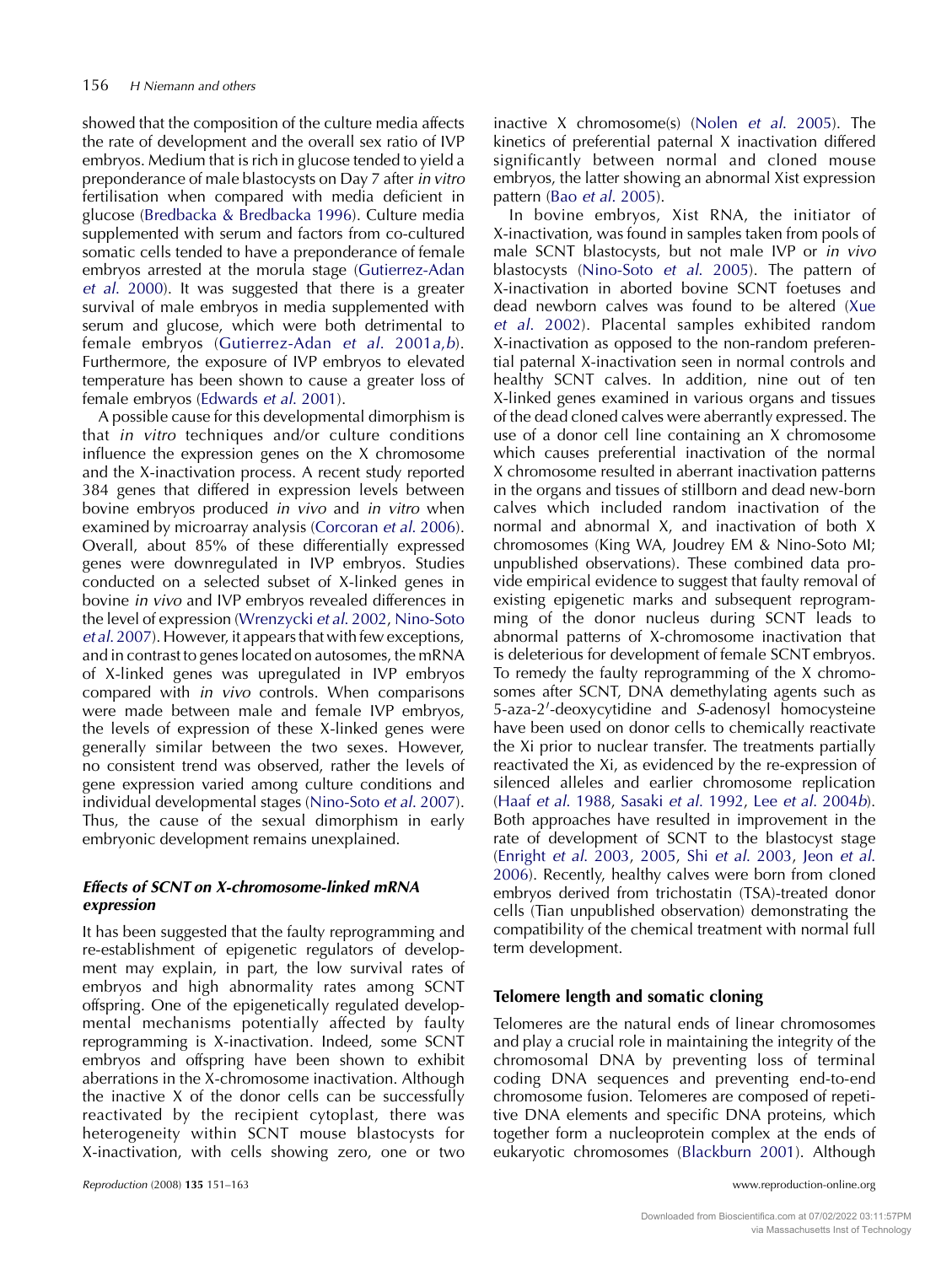the sequence of these terminal DNA structures varies between organisms, telomeres are generally composed of concatamers of short sequences of the form 5'-TTAGGG-3'. A specialised RNA-dependent DNA polymerase, the telomerase, is then required to maintain the natural length of telomeric DNA. This ribonucleoprotein enzyme is composed of two essential subunits: the telomerase RNA component and the telomerase reverse transcriptase component ([Nakayama](#page-11-0) et al. [1998\)](#page-11-0). Telomerase is critically involved in maintaining normal telomere length and is active in haematopoietic, cancer and germ cells and in early embryos at the blastocyst stage (Blasco et al[. 1999](#page-9-0)). Changes in the telomere length are closely related to ageing and cancer ([de Lange 2002\)](#page-10-0). As a general rule, some loss of telomere length occurs with each cell division as a result of the incomplete replication of the lagging strand.

Telomeres of Dolly, the cloned sheep, which was derived from an adult mammary epithelial cell, were shorter when compared with age-matched, naturally bred counterparts and correlated with telomere length of the donor cells (Shiels et al[. 1999\)](#page-11-0). Subsequently, however, the vast majority of cloning studies reported that telomere length in cloned cattle, pigs, goats and mice are comparable with age-matched, naturally bred controls even when senescent donor cells were used for cloning (Jiang et al[. 2004](#page-10-0), Betts et al[. 2005](#page-9-0), Jeon [et al](#page-10-0). [2005,](#page-10-0) [Schaetzlein & Rudolph 2005\)](#page-11-0). The regulation of telomere length is to some extent related to the type of donor cells employed for cloning. The telomere length in cattle cloned from fibroblasts or muscle cells was similar to that of age-matched controls, while clones derived from epithelial cells did not have telomeres restored to normal length [\(Miyashita](#page-11-0) et al. 2002). A check point for the elongation of telomeres to their species determined length has been discovered at the morula to blastocyst transition in bovine and mouse embryos ([Schaetzlein](#page-11-0) et al[. 2004\)](#page-11-0). The morula/blastocyst transition is a critical step in the preimplantation development leading to first differentiation into two cell lineages: the inner cell mass and the trophoblast, which coincides with dramatic changes in morphology and gene expression. Telomeres were at the level of the donor cells in SCNT morulae (Fig. 2), whereas at the blastocyst stage telomeres had been restored to normal length ([Fig. 3](#page-7-0)). The telomere elongation process at this particular stage of embryogenesis is telomerase dependent since it was abrogated in telomerase deficient mice ([Schaetzlein](#page-11-0) et al. 2004).

## Expression of imprinted genes in bovine conceptus development

The imprinted genes are a subset of genes in mammals whose expression is dependent on the parental inheritance of the allele. Imprints established during gametogenesis determine whether the imprinted gene expressed solely or



Figure 2 Telomere length of cloned and fertilised bovine morulae by Q-FISH. (A–D) Distribution of mean telomere length over all analysed nuclei of morulae (Day 6 of embryonic development) derived from (A) in vivo fertilisation ( $n=234$ ), (B) in vitro fertilisation ( $n=118$ ), (C) cloning from adult bovine fibroblasts ( $n=203$ ), (D) cloning from foetal bovine fibroblasts ( $n=134$ ). (E) Mean value of the mean telomere lengths determined for individual morulae derived by cloning from foetal fibroblasts (8.71 $\pm$ 1.81 kb, n=8), adult fibroblasts  $(9.47\pm2.07 \text{ kb}, n=6)$ , from *in vivo* fertilisation  $(12.42\pm1.37 \text{ kb}, n=7)$ or *in vitro* fertilisation (14.36 $\pm$ 2.67 kb, n=4). The difference in telomere length between morulae derived from *in vivo* and *in vitro* fertilisation was not significant (from [Schaetzlein](#page-11-0) et al. 2004).

predominantly from the maternal or paternal allele. Usually, imprinting is achieved through DNA methylation of imprinting control regions (ICRs) and then the appropriate allele is silenced throughout development and the entire life by covalent methylation of CpG dinucleotides by the de novo methyltransferase, Dnmt 3a

www.reproduction-online.org **Reproduction (2008)** 135 151-163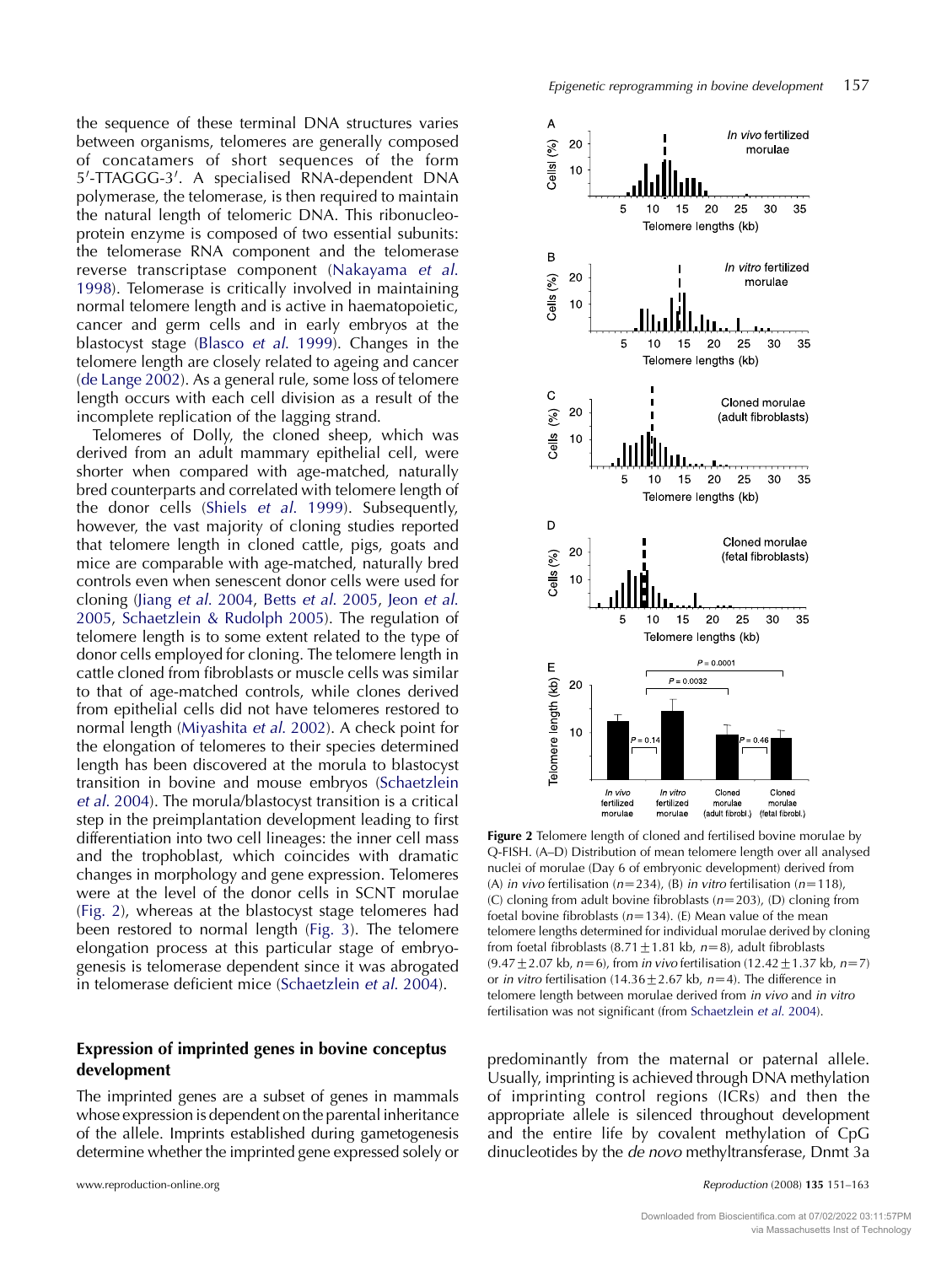<span id="page-7-0"></span>

Figure 3 Telomere lengths of cloned and fertilised bovine blastocysts by Q-FISH. (A) Representative photographs of telomere spots in nuclei of blastocysts (Day 8 of development) derived from cloning of adult and foetal fibroblasts and in vitro fertilisation. Magnification bar: 20 μm. (B–D) Distribution of mean telomere length over all analysed nuclei of blastocysts derived from (B) in vitro fertilisation ( $n=129$ ), (C) cloning from foetal bovine fibroblasts ( $n=192$ ) and (D) cloning from adult bovine fibroblasts  $(n=126)$ . (E) Mean value of the mean telomere lengths determined for individual blastocysts derived from in vitro fertilisation (21.67 $\pm$ 3.92 kb, n=5) and from cloning using foetal fibroblasts (17.3  $\pm$  2.66 kb, n=6) and adult fibroblasts (19.53  $\pm$  4.6 kb, n=6). Note that telomeres were elongated in all groups when comparedwith the morula stageand that incontrastto the differences in telomere length at the morula stage there was no significant difference between the different groups of blastocysts. (F) A sequential analysis of the telomere length in embryos derived from a single in vitro fertilisation experiment showed telomere elongation at the morula–blastocyst transition with an average of  $15.8 \pm 3.1$  kb for morula stages ( $n=6$ ) and 28.7 + 7.4 kb for blastocyst stages  $(n=6;$  from [Schaetzlein](#page-11-0) et al. 2004).

[\(Constancia](#page-10-0) et al. 2004). A typical feature of imprinted genes is that theyare found in clusters on the chromosomes and the ICRs exert a regional control of expression of genes from that cluster [\(Reik & Walter 2001](#page-11-0)). In the mouse no more than 50, in humans no more than 80 and in cattle no more than 10 imprinted genes have been identified ([Dean](#page-10-0) et al[. 2003](#page-10-0), [Constancia](#page-10-0) et al. 2004).

#### The role of imprinting in ruminant placenta formation and function

It is postulated that imprinting has evolved in placental mammals as a genetic mechanism to regulate the demand and provision of resources tothe offspring during foetal and neonatal development. Usually, genes expressed from the paternally inherited allele tend to favour resource transfer from the mother to the foetus, whereas maternally expressed genes tend to restrict resource transfer to safeguard the mother's long-term well being ([Constancia](#page-10-0) et al[. 2004\)](#page-10-0). Based on this parental conflict hypothesis [\(Wilkins & Haig 2003](#page-12-0)), genomic imprinting in the placenta is postulated to play a critical role in regulating growth of the foetus through nutrient partitioning between the mother and the foetus. The placenta is an organ that exists solely to secure maternal resources for foetal development.

The stage at which the placenta forms and the type of placentation is species-specific and is significantly different in ruminants compared with the mouse and human. Placentation in ruminants occurs at a much later stage in development than in the mouse or human and requires the extensive development and differentiation

of the extra-embryonic membranes. At the initiation of placental formation, with the attachment of the conceptus to the endometrium, early foetal organogenesis has occurred and a beating heart and circulatory network has formed. Unlike rodents and the human, the allantois plays a pivotal role in the formation of the ruminant chorioallantoic placenta. The allantois contributes the blood vessels which eventually perfuse both the placenta and the foetus. These developmental differences may explain why the temporal and spatial expression of imprinted genes differs between ruminants and rodents or human. In sheep and cattle, some imprinted genes are expressed in the extra-embryonic membranes at a far earlier time point than others. PEG1/Mest and Grb10 are both expressed from the elongation stage (Lee et al. unpublished observation), whereas significant levels of insulin-like growth factor 2 (IGF2) and H19 are not detected until a few days later, at allantoic emergence and initial of trophoblast attachment to the endometrium (Lee et al[. 2002](#page-11-0)). Although IGF2, H19 and PEG1/Mest are all expressed in mesodermally derived cells, which are present at the elongation stage, the timing of the onset of expression for each gene is different. For IGF2 and H19, it appears that the timing of 'implantation' rather than the stage of embryonic development determines the onset of enhancer-driven expression of these two genes in the extra-embryonic membranes (Lee et al[. 2002\)](#page-11-0). As IGF2 and H19 are reciprocally imprinted and have opposite effects on growth, the onset of expression coinciding with the time of implantation supports the parental conflict hypothesis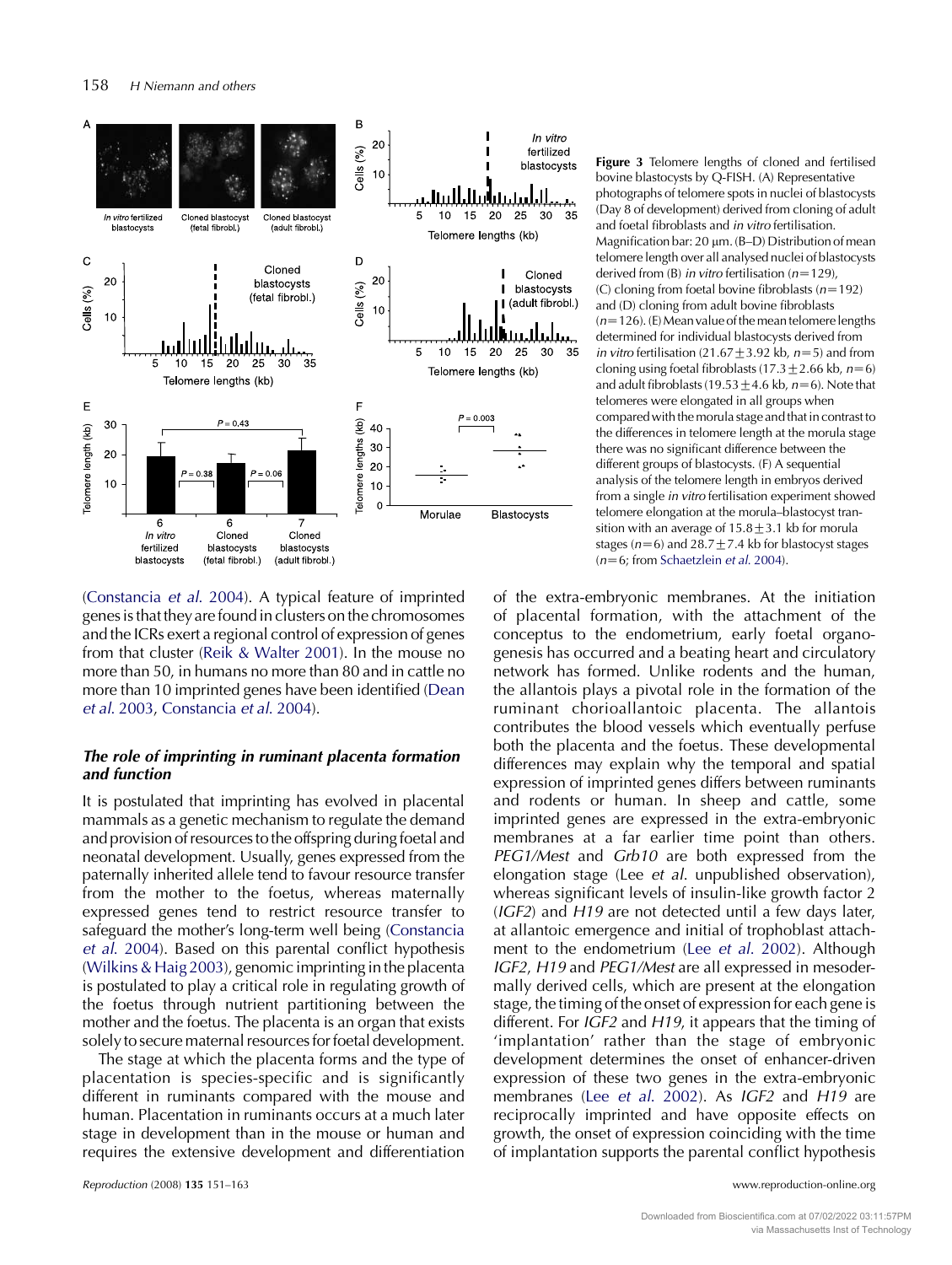since the demand of the embryo on maternal resources is insignificant up to this stage. On the other hand, IGF2 receptor (IGF2R) is expressed from the pre-elongation stage, hence the IGF2 receptor may be regulating the availability of maternally derived IGF2 to the early embryo well before the conceptus produces its own IGF2. The timing of when each of these genes is expressed during peri-implantation development may depend on when the epigenetic modifications are established after early zygotic demethylation and on the temporal and spatial expression of transcription factors or those factors that interact with enhancers or regulatory elements of these imprinted genes.

Despite the key roles imprinted genes play in placental development across species, there is a difference in the conservation of imprinting in the placenta. Whether the species are monotocus or polytocus may determine the evolutionary conservation of placental gene imprinting, even when the type of placentation and the stage of implantation are similar, as with the human and the mouse (Monk et al[. 2006\)](#page-11-0). An example is the KCNQ1 domain, where in the human placenta, many of the genes are expressed biallelically, from first trimester to term (Monk et al[. 2006\)](#page-11-0), whereas the majority are expressed exclusively from the maternal allele in the mouse placenta. The lack of imprinting of some of these genes in human placenta is independent of the methylation status of the CpG islands in the promoter and correlates more with allelic histone modifications.

The lack of conservation of imprinting extends to the IGF2R gene, which is an important regulator of both placental and foetal growth. It is expressed from the maternal allele in the mouse, cattle and sheep [\(Killian](#page-10-0) et al[. 2001](#page-10-0)). In the human, this gene is polymorphically imprinted in the placenta, with only a minority of term placenta samples showing monoallelic maternal expression (Monk et al[. 2006](#page-11-0)). Polymorphic imprinting was also reported for SLC22A3, another gene in the same region as the IGF2R gene. Thus, even within the same species, imprinted expression can vary in a temporal manner, depending on the tissues, and even between individuals. At present, there is not much known about genomic imprinting in the ruminant placenta.

#### Expression of IGF family of genes after SCNT

The many aberrant phenotypes described in SCNT cloned foetuses or offspring bear strong similarities to abnormalities associated with either deletion or mutations in imprinted genes or aberrant expression of these genes. The 'LOS' frequently associated with somatic cloning, is sometimes also observed, although in a less severe form, in offspring derived from IVP embryos cultured under certain conditions [\(Farin](#page-10-0) et al. [2006\)](#page-10-0). Placental abnormalities are frequently encountered in SCNT pregnancies and even IVP pregnancies without obvious foetal overgrowth show greater

variability in placental morphometry (Lee et al[. 2004](#page-11-0)a). Thus, the exposure of the pre-implantation embryo to unfavourable conditions may precipitate changes in the expression of those imprinted genes that drive proliferation and growth and placental development appears to be particularly vulnerable to these perturbations. Overexpression of IGF2 in the mouse results in foetal and placental overgrowth and oversize of certain organs ([Eggenschwiler](#page-10-0) et al. 1997), similar to those that are often reported to be affected in cloned foetuses. This puts IGF2 as one of the prime candidate genes responsible for foetal overgrowth in bovine and ovine SCNT; however, increased expression of IGF2 itself in ruminants has not been consistently correlated with foetal overgrowth after SCNT or IVP. The recent identification of an intragenic DMR within exon 10 of the bovine IGF2 gene provides a useful tool to evaluate the methylation patterns of embryos derived in vivo, in vitro or by SCNT ([Gebert](#page-10-0) et al. 2006). Changes in the expression of Igf2R have been reported for large offspring sheep ([Young](#page-12-0) et al. [2001\)](#page-12-0). In the mouse, the absence of  $Igf2r$  expression results in excessive foetal growth, failure of the placenta to cease growing in late gestation and perinatal lethality chiefly due to cardiac failure (Lau et al[. 1994](#page-11-0)). Placental overgrowth and cardiovascular abnormalities are frequently encountered in abnormal SCNT foetuses but an association with altered IGF-II receptor levels has not been found. IGFBP2 is another gene whose expression was affected in large ovine foetuses resulting from IVF and exposure of embryos to culture media containing serum (Young et al[. 1999\)](#page-12-0). Although not an imprinted gene, the protein binds IGF-II and therefore regulates its availability in a tissue-specific manner. Aberrant expression of other IGFBPs has also been reported to be associated with SCNT ([Ravelich](#page-11-0) et al. 2004, Li [et al](#page-11-0). [2007](#page-11-0)a, [2007](#page-11-0)b). Together, present data demonstrate the importance of IGF2 in controlling proliferation and differentiation during foetal development and the need to tightly regulate its availability.

Altered expression of IGF2R in oversized lambs was associated with a decrease in DNA methylation in the ICR (Young et al[. 2001\)](#page-12-0). In cattle, the equivalent of the ICR2 was found upstream of exon 3 and showed a high level of homology with ICR2 in sheep [\(Long & Cai 2007](#page-11-0)). This region was differentially methylated between sperm and blood cells and may be involved in imprinting of IGF2R. A comparison of the extent of methylation in 347 bp of the  $>$  2 kb ICR2 region between one control animal and five SCNT foetuses from two different cell lines suggested that the methylation levels tended to be lower in the SCNT samples [\(Long & Cai 2007](#page-11-0)). The effect of these methylation differences on the level of IGF2R expression is unknown although the data of [Young](#page-12-0) et al. [\(2001\)](#page-12-0) implied that there was an association with large offspring sheep. It will be difficult to prove whether these methylation changes are responsible in some way for the phenotypic abnormalities bovine SCNT foetuses.

www.reproduction-online.org Reproduction (2008) 135 151–163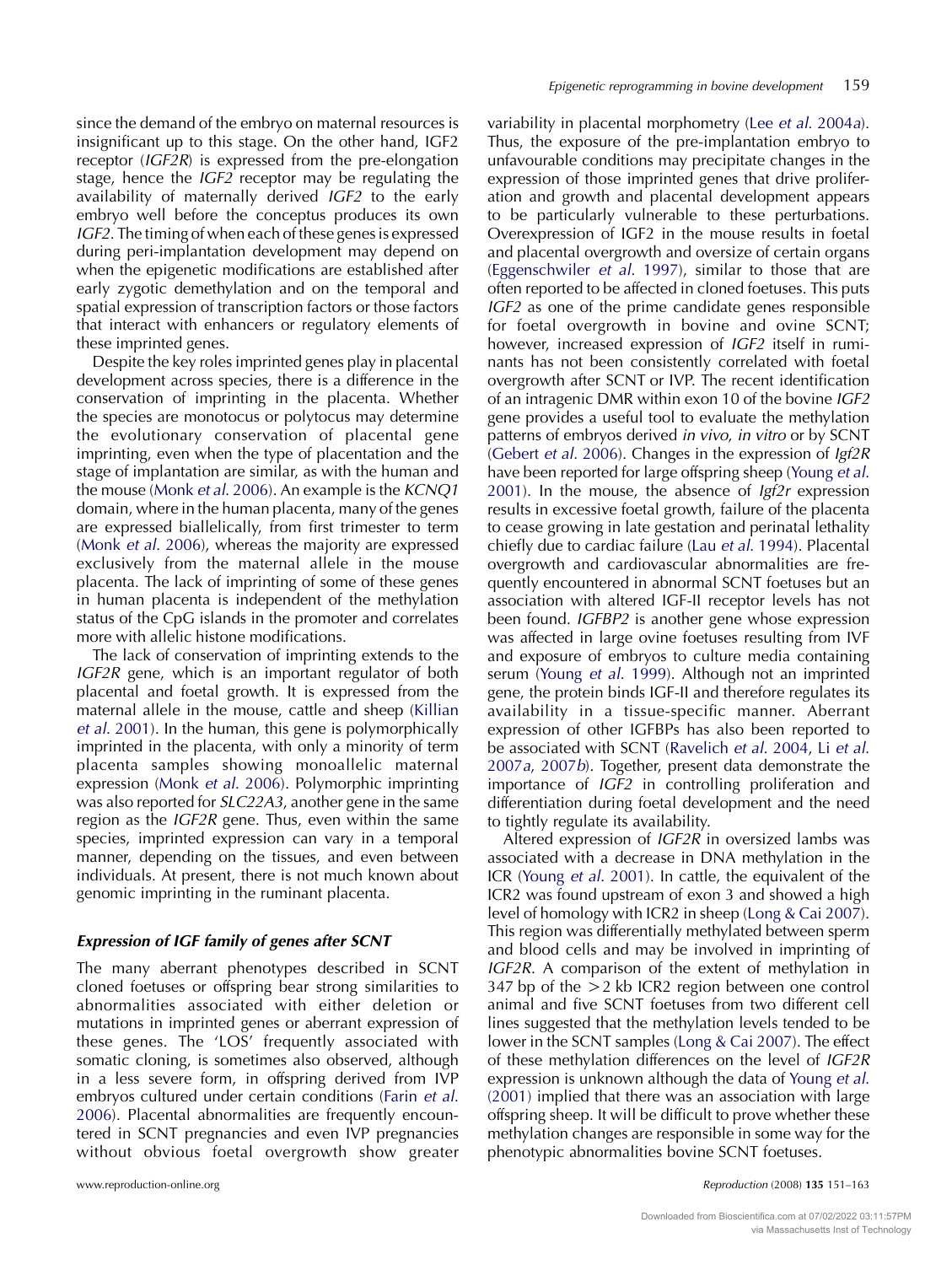<span id="page-9-0"></span>Although it is widely hypothesised that the abnormalities associated with cloning by SCNT may be due to faulty expression of imprinted genes or loss of imprinting, this has not been proven conclusively. The expression of several candidate-imprinted genes in days 40 and 72 foetal and placental tissues was from the appropriate parental alleles, indicating that the allele-specific imprints of the donor cells were maintained after nuclear reprogramming [\(Dindot](#page-10-0) et al. 2004). This is perhaps not surprising, given that these SCNT embryos have successfully developed to the stage where placentation had been established and they are morphologically not that different from normal foetuses. As 'survivors' to this stage in development, they would be expected to be closer to 'normal' than the ones that failed much earlier on.

#### Conclusions and perspectives

It is evident from available literature that the effect of the SCNT cloning procedure or even extended in vitro culture of embryos on gene expression (imprinted or non-imprinted) and on DNA methylation in the resultant foetuses and offspring is highly variable. Given the variability in the phenotypes observed in clones with the same nuclear genetics, it is not surprising that a unifying molecular explanation for why SCNT cloning goes wrong has remained elusive.

Since the birth of Dolly, the first mammal cloned from an adult somatic cell, significant progress has been made in increasing the efficiency of somatic cloning. Up to now, 12 animal species have been cloned. While the majority of offspring derived from SCNT cloning are outwardly normal, cloning may be still associated with pathological side-effects summarised as LOS, which appear to be due to incomplete and/or faulty reprogramming of the donor nucleus genome by the oocyte's cytoplasm. Epigenetic reprogramming involving the appropriate sequential establishment of DNA methylation and histone modifications that ensure a well-orchestrated pattern of gene expression is essential for successful cloning. X-chromosome inactivation (for females) and telomere length restoration are postadditional zygotic epigenetic tasks that need to be properly performed for successful cloning. Identification of the specific factors present in the ooplasm, which are necessary for epigenetic reprogramming, will provide a better understanding of the underlying mechanisms and would improve cloning efficiency. Progress in the understanding of epigenetic gene regulation in development has been aided by the advent of SCNT, which has a promising application potential and is a valuable tool in basic research. SCNT has become an important technique for producing transgenic animals, re-establishment of endangered species and in human medicine for producing patient-specific ESC for use in autologous tissue replacement without immune rejection. The application of this technology in human medicine,

however, requires the creation and destruction of a cloned human embryo, which is ethically controversial and unacceptable to people of various religious beliefs. This ethical controversy can be avoided by directly reprogramming somatic cells using the reprogramming properties of the oocyte cytoplasm to de-differentiate somatic cells in culture dishes without conducting SCNT. The direct reprogramming of somatic cells has the potential of generating a large number of patient-specific totipotent cells for therapeutic tissue replacement without the need to create and destroy human embryos.

#### Declaration of interest

The authors declare that there is no conflict of interest that would prejudice the impartiality of this scientific work.

#### Funding

This article is based on research presented at the 2nd International Meeting on Mammalian Embryogenomics, which was sponsored by the Organisation for Economic Cooperation and Development (OECD), Le conseil Régional Ilede-France, the Institut National de la Recherche Agronomique (INRA), Cogenics-Genome Express, Eurogentec, Proteigene, Sigma-Aldrich France and Diagenode sa. All authors received funding from the OECD to attend the meeting. R S F L collaborates with INRA-funded authors and has no other relationship with any of the meeting sponsors.

#### References

- Alberio R, Johnson AD, Stick R & Campbell KH 2005 Differential nuclear remodeling of mammalian somatic cells by Xenopus laevis oocyte and egg cytoplasm. Experimental Cell Research 307 131-141.
- Antequera F 2003 Structure, function and evolution of CpG island promoters. Cellular and Molecular Life Sciences 60 1647–1658.
- Avner P & Heard E 2001 X-chromosome inactivation: counting, choice and initiation. Nature Reviews. Genetics 2 59–67.
- Bao S, Miyoshi N, Okamoto I, Jenuwein T, Heard E & Surani MA 2005 Initiation of epigenetic reprogramming of the X chromosome in somatic nuclei transplanted to a mouse oocyte. EMBO Reports 6 748–754.
- Beaujean N, Taylor J, Gardner J, Wilmut I, Meehan R & Young L 2004 Effect of limited DNA methylation reprogramming in the normal sheep embryo on somatic cell nuclear transfer. Biology of Reproduction 71 185–193.
- Bestor TH 1992 Activation of mammalian DNA methyltransferase by cleavage of a Zn binding regulatory domain. EMBO Journal 11 2611–2617.
- Bestor TH & Tycko B 1996 Creation of genomic methylation patterns. Nature Genetics 12 363–367.
- Betts DH, Perrault SD, Petrik J, Lin L, Favetta LA, Keefer CL & King WA 2005 Telomere length analysis in goat clones and their offspring. Molecular Reproduction and Development 72 461–470.
- Blackburn EH 2001 The telomere and telomerase: nucleic acid–protein complexes acting in a telomere homeostasis system. A review. Biochemistry 62 1196–1201.
- Blasco MA, Gasser SM & Lingner J 1999 Telomeres and telomerase. Genes and Development 13 2353–2359.
- Bourc'his D, Le Bourhis D, Patin D, Niveleau A, Comizzoli P, Renard JP & Viegas-Pequignot E 2001a Delayed and incomplete reprogramming of chromosome methylation patterns in bovine cloned embryos. Current Biology 11 1542–1546.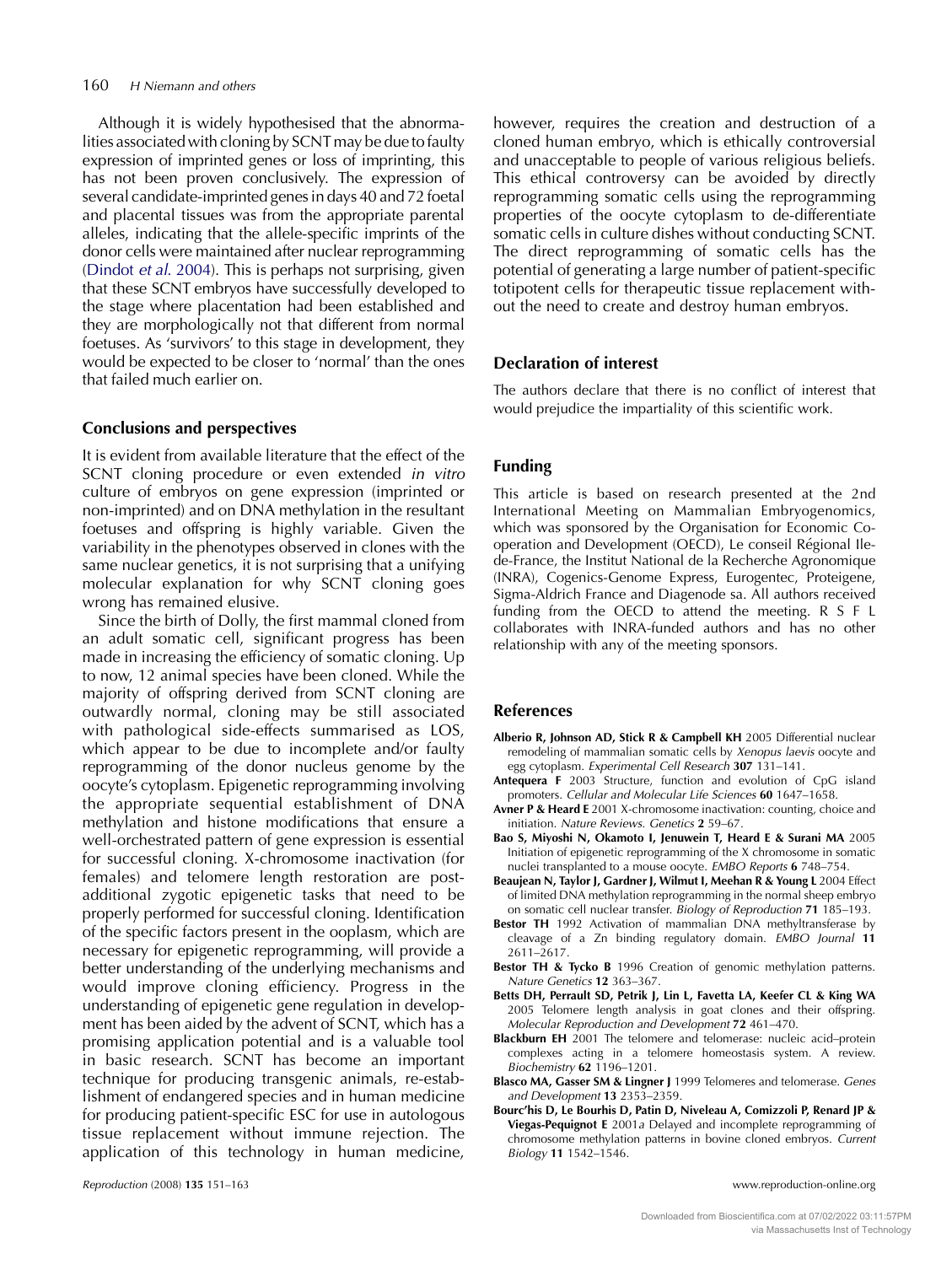- <span id="page-10-0"></span>Bourc'his D, Xu GL, Lin CS, Bollman B & Bestor TH 2001b Dnmt3L and the establishment of maternal genomic imprints. Science 294 2536–2539.
- Bousquet D, Twagiramungu H, Morin N, Brisson C, Carboneau G & **Durocher J** 1999 In vitro embryo production in the cow: an effective alternative to the conventional embryo production approach. Theriogenology 51 59–70.
- Brambrink T, Hochedlinger K, Bell G & Jaenisch R 2006 ES cells derived from cloned and fertilized blastocysts are transcriptionally and functionally indistinguishable. PNAS 103 933–938.
- Bredbacka K & Bredbacka P 1996 Glucose controls sex-related growth rate differences of bovine embryos produced in vitro. Journal of Reproduction and Fertility 106 169–172.
- Brockdorff N 2002 X-chromosome inactivation: closing in on proteins that bind Xist RNA. Trends in Genetics 18 352–358.
- Byrne JA, Simonsson S, Western PS & Gurdon JB 2003 Nuclei of adult mammalian somatic cells are directly reprogrammed to oct-4 stem cell gene expression by amphibian oocytes. Current Biology 13 1206–1213.
- Cezar GG, Bartolomei MS, Forsberg EJ, First NL, Bishop MD & Eilertsen KJ 2003 Genome-wide epigenetic alterations in cloned bovine fetuses. Biology of Reproduction 68 1009–1014.
- Chadwick BP & Willard HF 2004 Multiple spatially distinct types of facultative heterochromatin on the human inactive X chromosome. PNAS 101 17450–17455.
- Chang SC, Tucker T, Thorogood NP & Brown CJ 2006 Mechanisms of X-chromosome inactivation. Frontiers in Bioscience 11 852–866.
- Constancia M, Kelsey G & Reik W 2004 Resourceful imprinting. Nature 432 53–57.
- Corcoran D, Fair T, Park S, Rizos D, Patel OV, Smith GW, Coussens PM, Ireland JJ, Boland MP, Evans AC et al. 2006 Suppressed expression of genes involved in transcription and translation in in vitro compared with in vivo cultured bovine embryos. Reproduction 131 651–660.
- Cowan CA, Atienza J, Melton DA & Eggan K 2005 Nuclear reprogramming of somatic cells after fusion with human embryonic stem cells. Science 309 1369–1373.
- Csankovszki G, Nagy A & Jaenisch R 2001 Synergism of Xist RNA, DNA methylation, and histone hypoacetylation in maintaining X chromosome inactivation. Journal of Cell Biology 153 773–784.
- Dean W, Santos F, Stojkovic M, Zakhartchenko V, Walter J, Wolf E & Reik W 2001 Conservation of methylation reprogramming in mammalian development: aberrant reprogramming in cloned embryos. PNAS 98 13734–13738.
- Dean W, Santos F & Reik W 2003 Epigenetic reprogramming in early mammalian development and following somatic nuclear transfer. Seminars in Cell and Developmental Biology 14 93–100.
- DeRycke M, Liebaers I & Van Steirteghem A 2002 Epigenetic risks related to assisted reproductive technologies. Human Reproduction 17 2487–2494.
- Dindot SV, Farin PW, Farin CE, Romano J, Walker S, Long C & Piedrahita JA 2004 Epigenetic and genomic imprinting analysis in nuclear transfer derived Bos gaurus/Bos taurus hybrid fetuses. Biology of Reproduction 71 470–478.
- Edwards JL, King WA, Kawarsky SJ & Ealy AD 2001 Responsiveness of early embryos to environmental insults: potential protective roles of HSP70 and glutathione. Theriogenology 55 209–223.
- Eggenschwiler J, Ludwig T, Fisher P, Leighton PA, Tilghman SM & Efstratiadis A 1997 Mouse mutant embryos overexpressing IGF-II exhibit phenotypic features of the Beckwith-Wiedemann and Simpson-Golabi-Behmel syndromes. Genes and Development 11 3128–3142.
- Enright BP, Kubota C, Yang X & Tian XC 2003 Epigenetic characteristics and development of embryos cloned from donor cells treated by trichostatin A or 5-aza-2'-deoxycytidine. Biology of Reproduction 69 896-901.
- Enright BP, Sung LY, Chang CC, Yang X & Tian XC 2005 Methylation and acetylation characteristics of cloned bovine embryos from donor cells treated with 5-aza-2' deoxycytidine. Biology of Reproduction  $72$ 944–948.
- Farin PW, Piedrahita JA & Farin CE 2006 Errors in development of fetuses and placentas from in vitro-produced bovine embryos. Theriogenology 65 178–191.
- De La Fuente R, Hahnel A, Basrur PK & King WA 1999 X-inactive -specific transcript (XIST) expression and X-inactivation in the preattachment bovine embryo. Biology of Reproduction 60 769–775.
- Gaustad KG, Boquest AC, Anderson BE, Gerdes AM & Collas P 2004 Differentiation of human adipose tissue stem cells using extracts of rat cardiomyocytes. Biochemical and Biophysical Research Communications 314 420–427.
- Gebert C, Wrenzycki C, Herrmann D, Groger D, Reinhardt R, Hajkova P, Lucas-Hahn A, Carnwath J, Lehrach H & Niemann H 2006 The bovine IGF2 gene is differentially methylated in oocyte and sperm DNA. Genomics 88 222–229.
- Gutierrez-Adan A, Oter M, Martinez-Madrid B, Pintado B & de la Fuente J 2000 Differential expression of two genes located on the X chromosome between male and female in vitro-produced bovine embryos at the blastocyst stage. Molecular Reproduction and Development 55 146–151.
- Gutierrez-Adan A, Granados J, Pintado B & De La Fuente J 2001a Influence of glucose on the sex ratio of bovine IVM/IVF embryos cultured in vitro. Reproduction, Fertility, and Development 13 361–365.
- Gutierrez-Adan A, Lonergan P, Rizos D, Ward FA, Boland MP, Pintado B & de la Fuente J 2001b Effect of the in vitro culture system on the kinetics of blastocyst development and sex ratio of bovine embryos. Theriogenology 55 1117–1126.
- Haaf T, Ott G & Schmid M 1988 Inhibition of condensation in the latereplicating X chromosome induced by 5-azadeoxycytidine in human lymphocyte cultures. Human Genetics 79 18–23.
- Hansis C, Barreto G, Maltry N & Niehrs C 2004 Nuclear reprogramming of human somatic cells by Xenopus egg extract requires BRG1. Current Biology 14 1475–1480.
- Heard E 2004 Recent advances in X-chromosome inactivation. Current Opinion in Cell Biology 16 247–255.
- Hiendleder S, Mund C, Reichenbach HD, Wenigerkind H, Brem G, Zakhartchenko V, Lyko F & Wolf E 2004 Tissue-specific elevated genomic cytosine methylation levels are associated with an overgrowth phenotype of bovine fetuses derived by in vitro techniques. Biology of Reproduction 71 217–223.
- Hochedlinger K & Jaenisch R 2003 Nuclear transplantation, embryonic stem cells, and the potential for cell therapy. New England Journal of Medicine 349 275–286.
- Hsieh CL 1999 In vivo activity of murine de novo methyltransferases, Dnmt3a and Dnmt3b. Molecular and Cellular Biology 19 8211–8218.
- Jeon HY, Hyun SH, Lee GS, Kim HS, Kim S, Jeong YW, Kang SK, Lee BC, Han JY, Ahn C et al. 2005 The analysis of telomere length and telomerase activity in cloned pigs and cows. Molecular Reproduction and Development 71 315–320.
- Jeon BG, Perrault SD, Rho G-J, Betts DH et al. 2006 Developmental potential and reprogramming efficiency of bovine embryos cloned with adult fibroblasts treated by a demethylating agent, S-adenosyl-homocysteine. Reproduction, Fertility, and Development 18 130.
- Jiang L, Carter DB, Xu J, Yang X, Prather RS & Tian XC 2004 Telomere lengths in cloned transgenic pigs. Biology of Reproduction 70 1589–1593.
- Jones PA 1999 The DNA methylation paradox. Trends in Genetics 15 34–37.
- Kang YK, Koo DB, Park JS, Choi YH, Chung AS, Lee KK & Han YM 2001 Aberrant methylation of donor genome in cloned bovine embryos. Nature Genetics 28 173–177.
- Kang YK, Yeo S, Kim SH, Koo DB, Park JS, Wee G, Han JS, OH KB, Lee KK & Han YM 2003 Precise recapitulation of methylation change in early cloned embryos. Molecular Reproduction and Development 66 32–37.
- Keeton W & Gould J 1984 Biological Science, New York: WW Norton and Company, Inc.
- Keohane AM, Barlow AL, Waters J, Bourn D & Turner BM 1999 H4 acetylation, XIST RNA and replication timing are coincident and define x;autosome boundaries in two abnormal X chromosomes. Human Molecular Genetics 8 377–383.
- Killian JK, Nolan CM, Wylie AA, Vu TH, Li T, Hoffman AR & Jirtle RL 2001 Divergent evolution in M6P/IGF2R imprinting from the Jurassic to the Quaternary. Human Molecular Genetics 10 1721–1728.
- Kues WA & Niemann H 2004 The contribution of farm animals to human health. Trends in Biotechnology 22 286–294.
- De Lange T 2002 Protection of mammalian telomeres. Oncogene 21 532–540.

www.reproduction-online.org and the contraction (2008) 135 151-163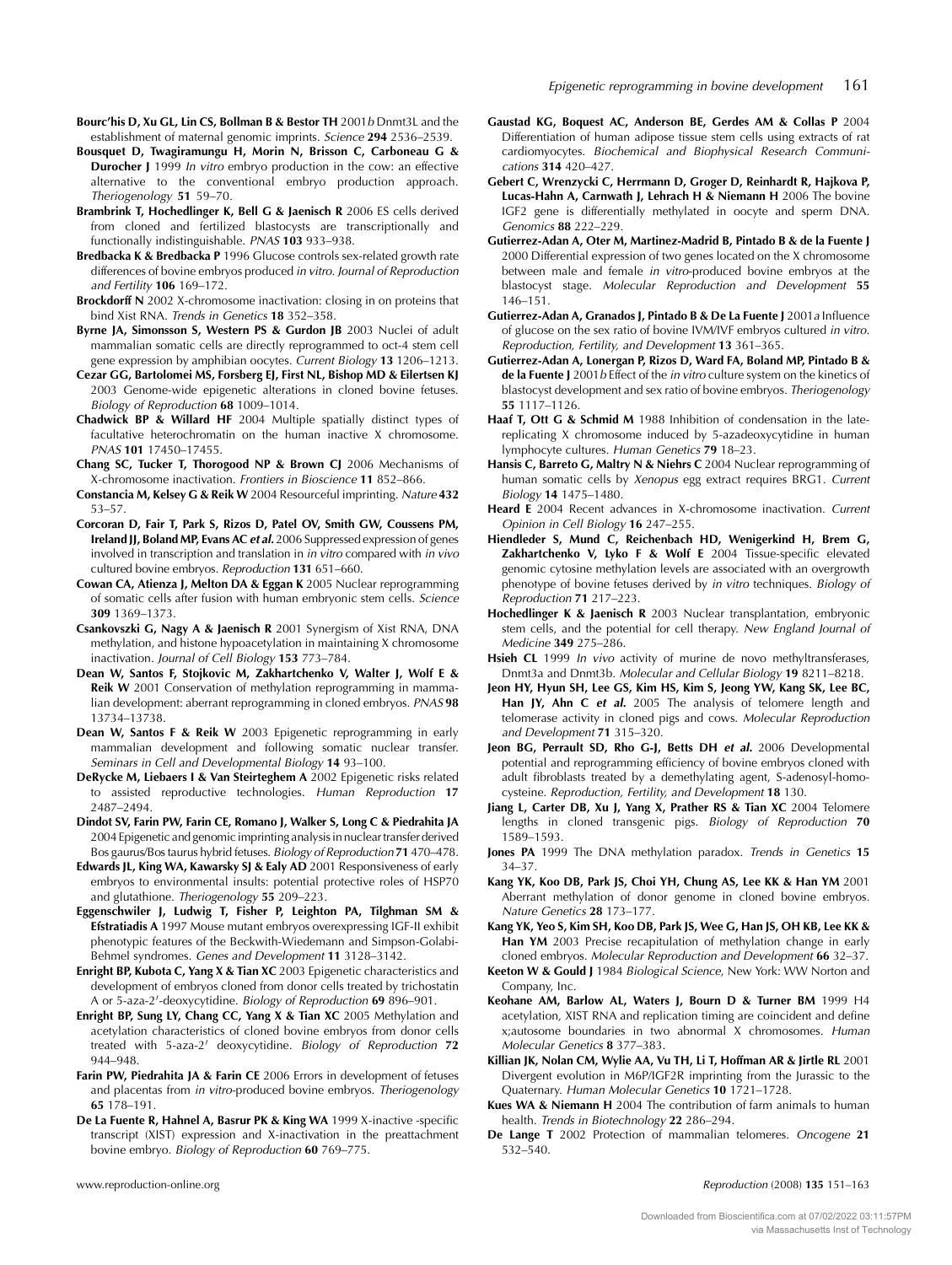#### <span id="page-11-0"></span>162 H Niemann and others

- Lau MMH, Stewart CEH, Liu Z, Bhatt H, Rotwein P & Stewart CL 1994 Loss of the imprinted IGF2/cation-independent mannose 6-phosphate receptor results in fetal overgrowth and perinatal lethality. Genes and Development 8 2953–2963.
- Lee RS, Depree KM & Davey HW 2002 The sheep (Ovis aries) H19 gene: genomic structure and expression patterns, from the preimplantation embryo to adulthood. Gene 301 67–77.
- Lee RSF, Peterson AJ, Donnison MJ, Ravelich S, Ledgard AM, Li N, Oliver JE, Miller AL, Tucker FC, Breier B et al. 2004a Cloned cattle fetuses with the same nuclear genetics are more variable than contemporary half-siblings resulting from artificial insemination and exhibit fetal and placental growth deregulation even in the first trimester. Biology of Reproduction 70 1–11.
- Lee HS, Park MH, Yang SJ, Jung HY, Byun SS, Lee DS, Yoo HS, Yeom YI & Seo SB 2004b Gene expression analysis in human gastric cancer cell line treated with trichostatin A and S-adenosyl-L-homocysteine using cDNA microarray. Biological & Pharmaceutical Bulletin 27 1497–1503.
- Li E 2002 Chromatin modification and epigenetic reprogramming in mammalian development. Nature Reviews. Genetics 3 662–673.
- Li E. Beard C & Jaenisch R 1993 Role for DNA methylation in genomic imprinting. Nature 366 362–365.
- Li S, Li Y, Du W, Zhang L, Yu S, Dai Y, Zhao C & Li N 2005 Aberrant gene expression in organs of bovine clones that die within two days after birth. Biology of Reproduction 72 258–265.
- Li N, Wells DN & Lee RSF 2007a IGF2 and IGFBP-2 expression in bovine somatic cell nuclear transfer (SCNT) conceptuses compared with AI and in vitro produced controls. In Reproduction in Domestic Ruminants, p 544.Eds JL Juengel, JF Murray & MF Smith. Nottingham: Nottingham University Press.
- Li S, Li Y, Yu S, Du W, Zhang L, Dai Y, Liu Y & Li N 2007b Expression of insulin-like growth factors systems in cloned cattle dead within hours after birth. Molecular Reproduction and Development 74 397–402.
- Long JE & Cai X 2007 Igf-2r expression regulated by epigenetic modification and the locus of gene imprinting disrupted in cloned cattle. Gene 388 125–134.
- Mager J & Bartholomei MS 2005 Strategies for dissecting epigenetic mechanisms in the mouse. Nature Genetics 37 1194–1199.
- Maherali N, Sridharan R, Xie W, Utikal J, Eminli S, Arnold K, Stadtfeld M, Yacheko RJ, Janenisch R & Hochedlinger K 2007 Directly reprogrammed fibroblasts show epigenetic remodeling and widespread tissue contribution. Cell Stem Cell 1 55–70.
- Mayer W, Niveleau A, Walter J, Fundele R & Haaf T 2000 Demethylation of the zygotic paternal genome. Nature 403 501–502.
- Miyamoto K, Furusawa T, Ohnuki M, Goel S, Tokunaga T, Minami N, Yamada M, Ohsumi K & Imai H 2007 Reprogramming events of mammalian somatic cells induced by Xenopus laevis egg extracts. Molecular Reproduction and Development 74 1268–1277.
- Miyashita N, Shiga K, Yonai M, Kaneyama K, Kobayashi S, Kojima T, Goto Y, Kishi M, Aso H, Suzuki T et al. 2002 Remarkable differences in telomere lengths among cloned cattle derived from different cell types. Biology of Reproduction 66 1649–1655.
- Monk D, Arnaud P, Apostolidou S, Hills FA, Kelsey G, Stanier P, Feil R & Moore GE 2006 Limited evolutionary conservation of imprinting in the human placenta. PNAS 103 6623–6628.
- Nakayama J, Tahara H, Tahara E, Saito M, Ito K, Nakamura H, Nakanishi T, Tahara E, Ide T & Ishikawa F 1998 Telomerase activation by hTRT in human normal fibroblasts and hepatocellular carcinomas. Nature Genetics 18 65–68.
- Niemann H & Wrenzycki C 2000 Alterations of expression of developmentally important genes in preimplantation bovine embryos by in vitro culture conditions: implications for subsequent development. Theriogenology 53 21–34.
- Niemann H, Wrenzycki C, Lucas-Hahn A, Brambrink T, Kues WA & Carnwath JW 2002 Gene expression patterns in bovine in vitroproduced and nuclear transfer-derived embryos and their implications for early development. Cloning and Stem Cells 4 29–38.
- Nino-Soto MI, Nuber UA, Basrur PK, Ropers HH & King WA 2005 Differences in the pattern of X-linked gene expression between fetal bovine muscle and fibroblast cultures derived from the same muscle biopsies. Cytogenetic and Genome Research 111 57–64.
- Nino-Soto MI, Basrur PK & King WA 2007 Impact of in vitro production techniques on the expression of X-linked genes in bovine (Bos taurus) oocytes and pre-attachment embryos. Molecular Reproduction and Development 74 144–153.
- Nolen LD, Gao S, Han Z, Mann MR, Gie Chung Y, Otte AP, Bartolomei MS & Latham KE 2005 X chromosome reactivation and regulation in cloned embryos. Developmental Biology 279 525–540.
- Ogonuki N, Inoue K, Yamamoto Y, Noguchi Y, Tanemura K, Suzuki O, Nakayama H, Doi K, Ohtomo Y & Satoh M et al. 2002 Early death of mice cloned from somatic cells. Nature Genetics 30 253–254.
- Okano M, Bell DW, Haber DA & Li E 1999 DNA methyltransferases Dnmt3a and Dnmt3b are essential for de novo methylation and mammalian development. Cell 99 247–257.
- Okita K, Ichisaka T & Yamanaka S 2007 Generation of germline-competent induced pluripotent stem cells. Nature 448 260–262.
- Oswald J, Engemann S, Lane N, Mayer W, Olek A, Fundele R, Dean W, Reik W & Walter J 2000 Active demethylation of the paternal genome in the mouse zygote. Current Biology 10 475–478.
- Peippo J, Farazmand A, Kurkilahti M, Markkula M, Basrur PK & King WA 2002 Sex-chromosome linked gene expression in in vitro produced bovine embryos. Molecular Human Reproduction 8 923–929.
- Perry AC & Wakayama T 2002 Untimely ends and new beginnings in mouse cloning. Nature Genetics 30 243–244.
- Peters AH, Mermoud JE, O'Carroll D, Pagani M, Schweizer D, Brockdorff N & Jenuwein T 2002 Histone H3 lysine 9 methylation is an epigenetic imprint of facultative heterochromatin. Nature Genetics 30 77–80.
- Plath K, Fang J, Mlynarczyk-Evans SK, Cao R, Worringer KA, Wang H, de la Cruz CC, Otte AP, Panning B & Zhang Y 2003 Role of histone H3 lysine 27 methylation in X inactivation. Science 300 131–135. Powell K 2003 Seeds of doubt. Nature 422 656–658.
- Ravelich SR, Breier BH, Reddy S, Keelan JA, Wells DN, Peterson AJ & Lee RSF 2004 Insulin-like growth factor-I and binding proteins 1, 2, and 3 in bovine nuclear transfer pregnancies. Biology of Reproduction 70 430–438.
- Reik W & Walter J 2001 Genomic imprinting: parental influence on the genome. Nature Reviews. Genetics 2 21–32.
- Reik W, Dean W & Walter J 2001 Epigenetic reprogramming in mammalian development. Science 293 1089–1093.
- Renard J, Chastant S, Chesne P, Richard C, Marchal J, Cordonnier N, Chavatte P & Vignon X 1999 Lymphoid hypoplasia and somatic cloning. Lancet 353 1489–1491.
- Rhind SM, King TJ, Harkness LM, Bellamy C, Wallace W, DeSousa P & Wilmut I 2003 Cloned lambs - lessons from pathology. Nature Biotechnology 21 744–745.
- Santos F, Hendrich B, Reik W & Dean W 2002 Dynamic reprogramming of DNA methylation in the early mouse embryo. Developmental Biology 241 172–182.
- Sasaki T, Hansen RS & Gartler SM 1992 Hemimethylation and hypersensitivity are early events in transcriptional reactivation of human inactive X-linked genes in a hamster x human somatic cell hybrid. Molecular and Cellular Biology 12 3819–3826.
- Schaetzlein S & Rudolph KL 2005 Telomere length regulation during cloning, embryogenesis and ageing. Reproduction, Fertility, and Development 17 85–96.
- Schaetzlein S, Lucas-Hahn A, Lemme E, Kues WA, Dorsch M, Manns MP, Niemann H & Rudolph KL 2004 Telomere length is reset during early mammalian embryogenesis. PNAS 101 8034–8038.
- Shi W, Hoeflich A, Flaswinkel H, Stojkovic M, Wolf E & Zakhartchenko V 2003 Induction of a senescent-like phenotype does not confer the ability of bovine immortal cells to support the development of nuclear transfer embryos. Biology of Reproduction 69 301–309.
- Shiels PG, Kind AJ, Campbell KH, Wilmut I, Waddington D, Colman A & Schnieke AE 1999 Analysis of telomere lengths in cloned sheep. Nature 399 316–317.
- Smith SL, Everts RE, Tian XC, Du F, Sung LY, Rodriguez-Zas SL, Jeong BS, Renard JP, Lewin HA & Yang X 2005 Global gene expression profiles reveal significant nuclear reprogramming by the blastocyst stage after cloning. PNAS 102 17582–17587.
- Tada M, Tada T, Lefebvre L, Barton SC & Surani MA 1994 Embryonic germ cells induce epigenetic reprogramming of somatic nucleus in hybrid cells. EMBO Journal 16 6510–6520.